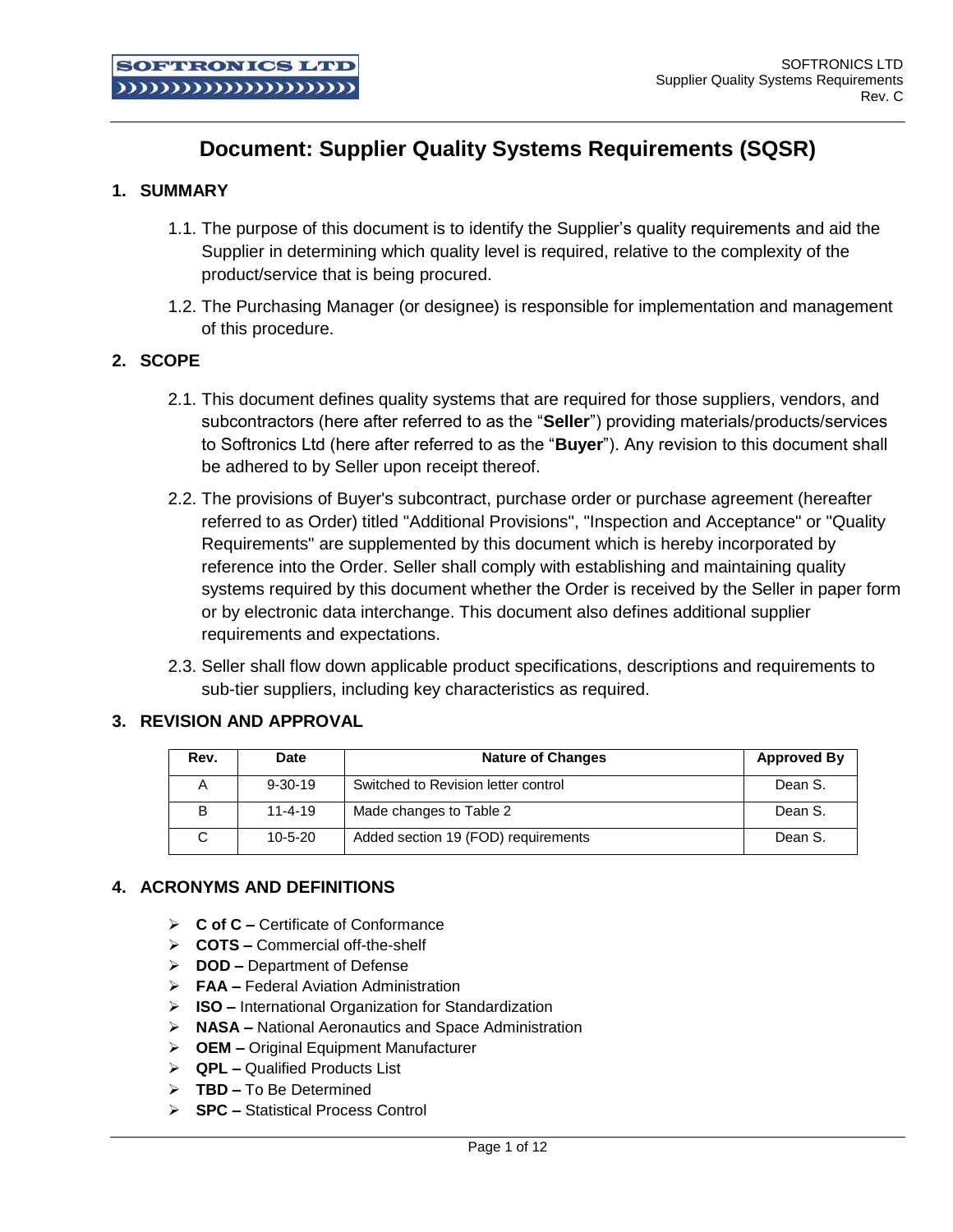- **MRB –** Material Review Board
- **Fit –** Physical size, interconnection, and mounting requirements of an item.
- **Function –** The attribute of an end item equipment or assembly pertaining to operation or performance (e.g. safety, accuracy, testability, compatibility, reliability, maintainability, etc.).
- **Form –** Internal structure (composition material) and the external outline (shape) within the limits set forth in the equipment specification.
- $\triangleright$  **Interchangeability** Ability of a part to replace or be replaced in the existing end item equipment, irrespective of part number, wherever installed. The replacing part must meet all physical, functional, and structural requirements of the part it replaces and be installed by the application of normal means of attachment.
- **Performance –** The quantitative specification of an item's characteristics which may include the operating range, limits and values.
- **Repair –** The subjection of nonconforming material to an approved process designed to reduce but not completely eliminate the nonconformance.
- **Rework –** All work performed on articles with known deficiencies so as to cause such articles to fully comply with documented requirements.
- **Use as is –** Material with minor nonconformance's dispositioned by formal MRB where authorized, when the material is determined to be satisfactory for its intended use.
- **Inspected or Tested –** A product or component part which has been examined by means of visual inspection and/or functional testing.

# **REQUIREMENTS**

#### **5. GENERAL**

- 5.1. During the performance of any Order, the Seller shall perform a self-assessment and determine the applicable Supplier Category (Refer to **Table 1**). The Seller shall maintain a quality system compliant with the applicable Quality System Requirements Matrix (Refer to **Table 2**). All requirements specified in the Quality System Requirements Matrix (identified with an "X" under the applicable Supplier Category) apply to any Order. The Buyer may assess a different Supplier Category and the Supplier shall meet the requirements of a new Supplier Category assessment. Softronics Ltd. uses various methods, which may include an on-site survey, to verify that these requirements are being met.
- 5.2. Subcontractors and suppliers are selected on the basis of their category rating and matrix selection as defined in the SQSR; availability; manufacturing methods; cost; product; compliance; on-time delivery performance; acceptance rate performance, and prior history on other projects. Subcontractors and suppliers shall be re-evaluated based on compliance with these selected criteria.

**Notice:** *In the event that the Seller's quality system is non-compliant, or if the Seller's ISO registration is suspended, changed or expires during the performance of the Order, the Seller shall notify the Buyer in writing. Notification shall be within ten (10) working days of the revocation, suspension, change or expiration. The Seller must conform to the requirement defined in Quality System Compliance Matrix, Table 2 of this document after selecting the appropriate Supplier Category from the Supply Category Definitions table which is Table 1 of this document.*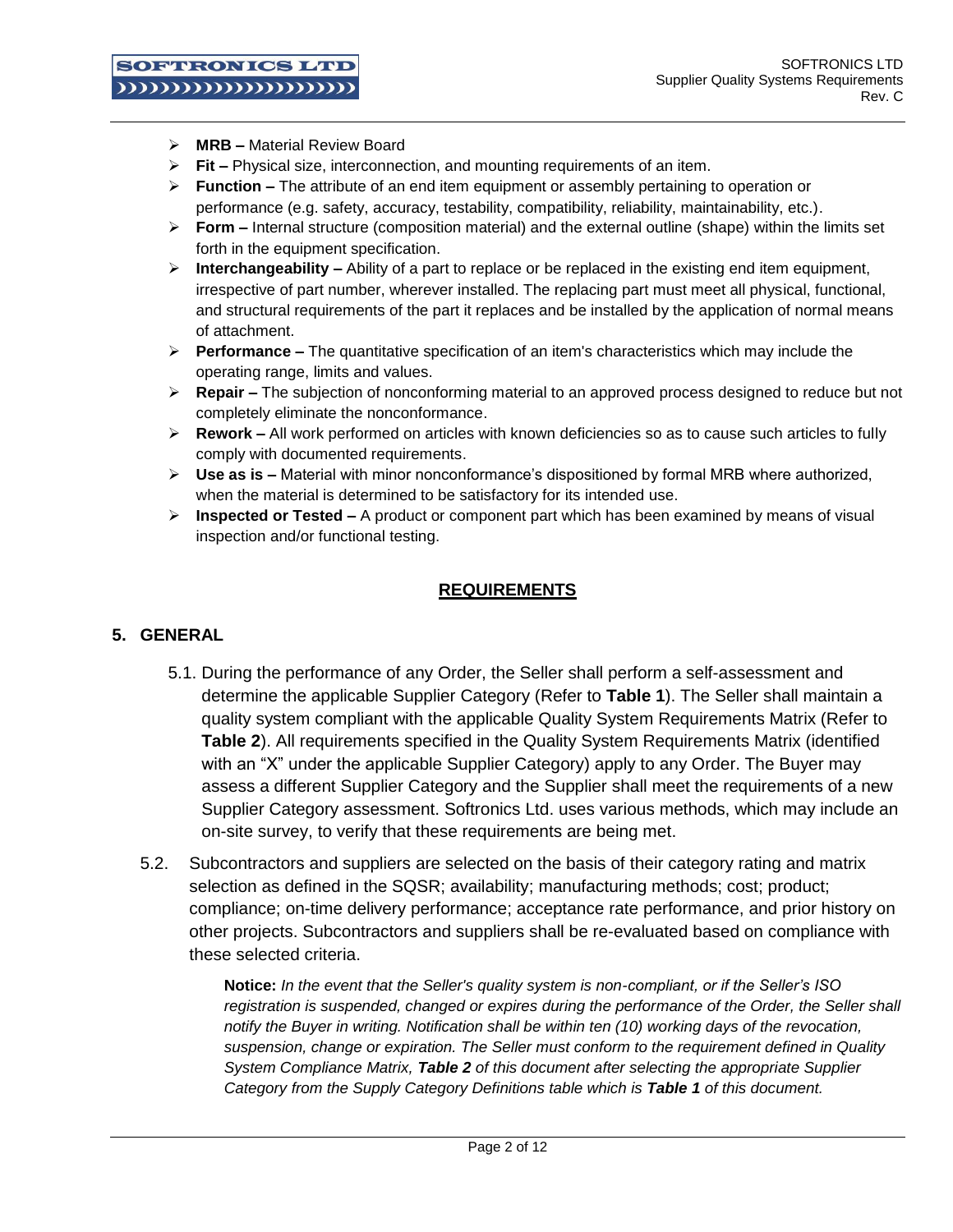# **6. MATERIAL REVIEW AUTHORITY**

6.1. Material review authority shall not extend to "repair" or "use-as-is" for supplier specified or customer specified requirements without prior documented approval from the customer. Seller shall submit to Buyer all requests for variance from Contract, Purchase Order, specification or drawing requirements.

# **7. ELECTROSTATIC DEVICE PROTECTION**

7.1. Devices identified as electrostatic discharge sensitive shall be handled, stored, packaged and shipped in such a manner as to preclude damage from electrostatic discharge. Electrostatic protection process shall be modeled after **ANSI/ESD S20.20-2014**.

# **8. BUYER DEFINED CRITICAL OR KEY CHARACTERISTICS**

8.1. Devices having one or more characteristics identified as "Critical" or "Key" shall include 100% inspection and/or test. The Seller's may submit an alternate SPC plan to the Buyer for consideration and approval. Approval in writing must be received from the Buyer prior to product acceptance. Unless otherwise specified, inspection/test reports or SPC data shall be submitted with each lot for part numbers that contain key characteristics.

# **9. WORKMANSHIP**

9.1. The Seller shall establish workmanship plans and acceptance standards in writing in accordance with the performance and reliability requirements of the Buyers specifications. For electrical parts, the plans and acceptance standards shall be modeled after **J-STD-001** "Requirements for Soldered Electrical and Electronic Assemblies" and **ANSI/IPC-A-610** "Acceptability of Printed Board Assemblies". Other types of parts shall have workmanship plans in accordance with the relevant drawings, specifications and the supplier's quality system. Workmanship requirements specified on the component specification/drawing or elsewhere on any Purchase Order take precedence.

# **10. UNIQUE PART NUMBER CONTROL**

10.1. The Seller shall maintain a documented process to assure published data and specifications maintain a unique part number. The Seller shall change the Seller's part number when introducing changes which affect the performance, form, fit, function, or interchangeability of the Seller's product. For any changes, please see paragraph 13.

# **11. RIGHT OF ACCESS**

11.1. The Buyer, Buyer's customer, and cognizant government agencies shall have access to all applicable areas of Seller's facilities at any level of the supply chain involved in the order and to all applicable records. This right shall also extend to the Seller's subcontractors. Seller shall be notified within a reasonable amount of time by the Buyer to host such events. Failure to meet schedule, quality or program requirements may cause long term visitation plans to be put in place.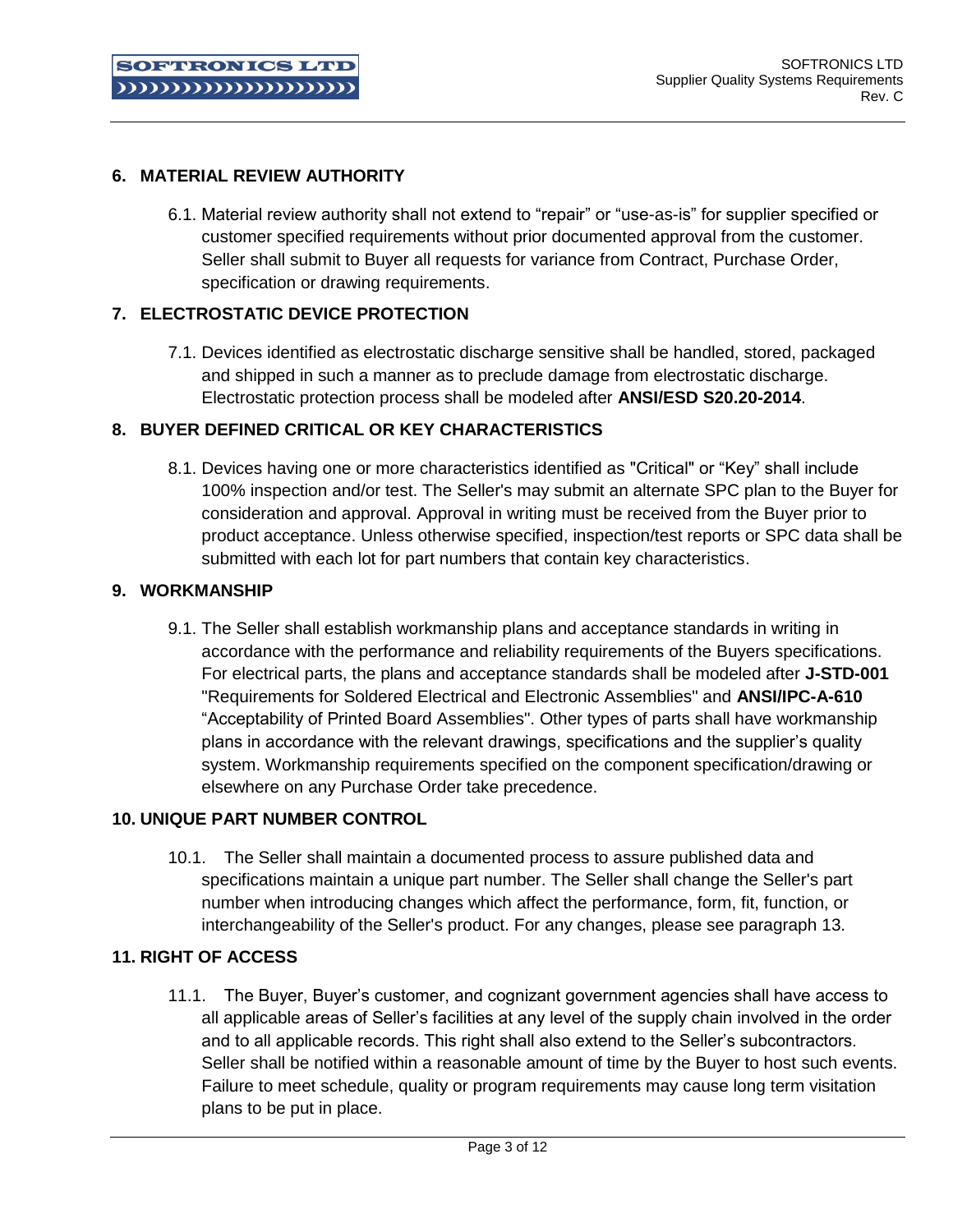# **12. BUYERS SOURCE INSPECTIONS AND PROCESS VERIFICATIONS**

12.1. Buyer's source inspections or process verifications shall not absolve the Seller of the responsibility to provide acceptable product nor shall it preclude subsequent rejection. Use of a Buyer's subcontractor shall not be considered by the Seller as evidence of effective control of quality by the subcontractor.

#### **13. CHANGES IN PRODUCT, FACILITIES OR QUALITY MANAGEMENT SYSTEM (QMS)**

- 13.1. The Seller shall notify the Buyer and obtain written approval prior to shipping products with changes in product, processes, components, sub-suppliers/subcontractor, manufacturing facility location, packaging, shipping method or outside processor. The Seller shall also notify the Buyer in writing prior to any change in top management, ownership, quality management system, or a major change in the number of employees or resources used in a Softronics Ltd. Sub Contract.
- 13.2. If the Buyer deems any of these above changes significant, a full or partial part/product requalification will be necessary to validate the change. Since these changes are driven by the Seller, all cost of product or process requalification needed to validate products will be at the Sellers' expense.
- 13.3. To comply with Softronics Ltd. (changes in Facility, Product or Quality Management System), the supplier must notify Softronics in writing.

#### **14. SUBCONTRACTING OF THE ORDER**

14.1. The Seller shall not subcontract in whole, or substantially in whole, performance of any Order without prior written consent of the Buyer.

#### **15. RECORDS**

15.1. Records shall be established per **Table 2** of this document, providing evidence of conformity to requirements as well as the effective operation of the quality management system. Records shall be available for review by Buyer's representative, customers and regulatory authorities. Unless otherwise indicated, the Seller shall retain records in accordance with **Table 3**. All requested information shall be provided in the language required by the contract.

# **16. SHIPMENT CONFORMANCY**

16.1. Seller's shipment of articles to Buyer shall constitute certification that the articles were manufactured, processed, and inspected to the requirements of the Buyer's Order. Specific certificates of conformance may be required.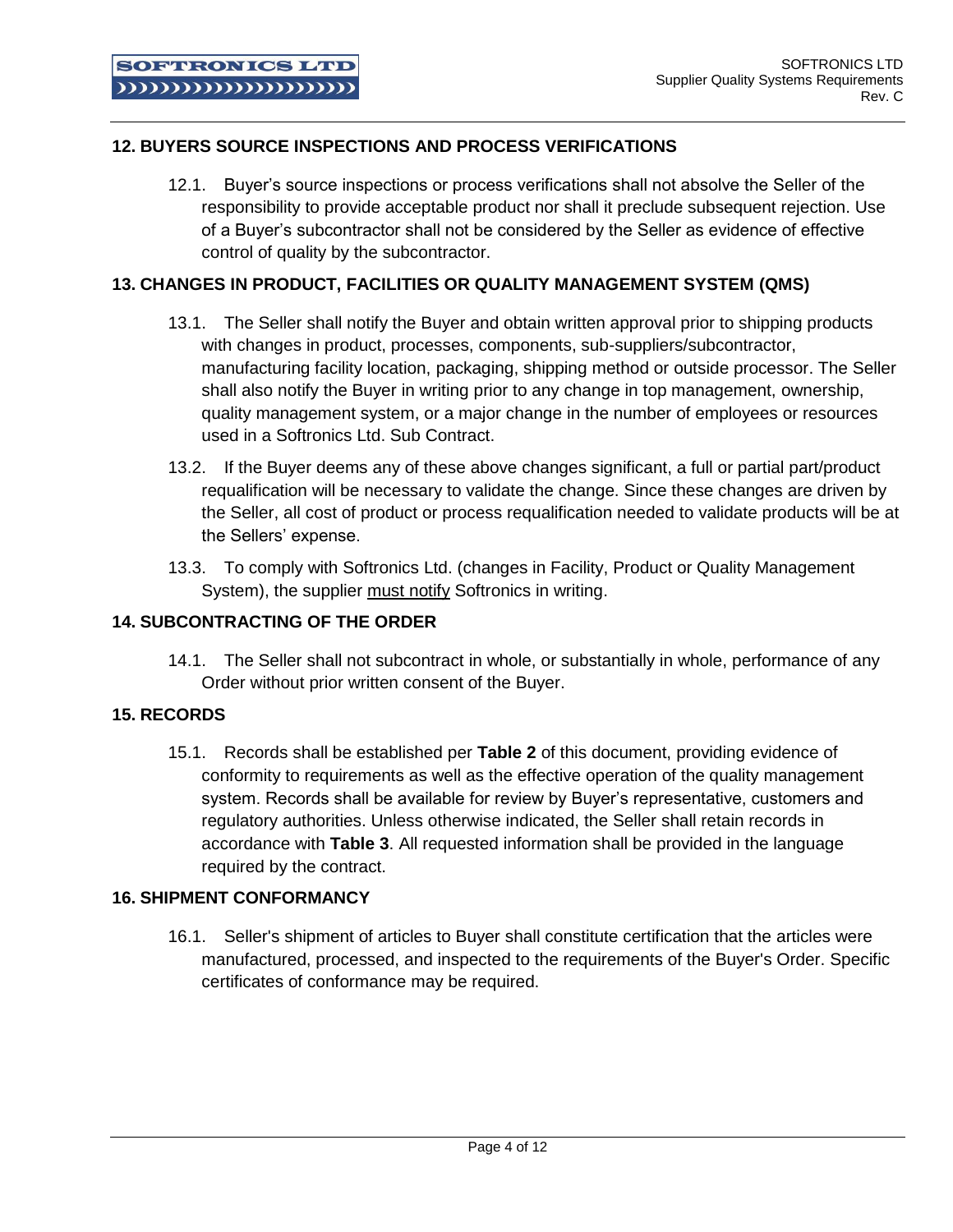# **17. NOTICE OF DISCREPANT MATERIAL OR REQUEST FOR CORRECTIVE ACTION**

- 17.1. In the event of delivery of discrepant material, the Seller is subject to the receipt of a Supplier Corrective Action Request. Per requirements of the Supplier Corrective Action process, the Seller is required to provide a Containment Statement within three working days; a root cause corrective action response within ten working days; and be subject to an elevation of notification for delinquent response. An extension may be granted with agreed upon business case. Regardless of the products warranty status, when requested, the supplier is required to provide a root cause and corrective action for failures that occur on parts, the first time they are installed. These are sometimes referred to as out of box failures.
- 17.2. Failure to comply with the rules of this Supplier Corrective Action process requirement may jeopardize compliance to the contract requirements. In the event Seller fails to remedy discrepancies as required by the Supplier Corrective Action Request, or if Seller fails to make progress so as to endanger the performance of this agreement with its terms, Softronics Ltd may exercise its rights and remedies under the Cancellation/Termination Article of the agreement between Softronics Ltd. and the supplier. When corrective action progress is insufficient, Softronics Ltd. may place a supplier on probation status. Suppliers on probation status will not be considered for new procurement activity.
- 17.3. The Supplier must promptly notify a Softronics Ltd. Buyer or Quality Manager in writing when a nonconformity is discovered in the supplier's processes or components/ assemblies for a product already delivered.

The notification must include at a minimum:

- a) A clear description of the nonconformity
- b) Affected programs, part numbers, serial numbers, date codes etc.
- c) Quantity delivered, reference PO, ship date
- d) Containment plan including replacement availability and recovery plan

Upon Buyer's determination that the non-conformity has been closed, the Seller must provide Softronics Ltd. with a root cause statement and "long term" corrective actions taken.

#### **18. COUNTERFEIT PARTS; AVOIDANCE, DETECTION, MITIGATION, AND DISPOSITION**

18.1. To assure customer satisfaction, Softronics Ltd. must produce, and continually improve, safe, reliable products that meet or exceed customer and regulatory authority requirements. To meet that challenge, we require that all suppliers provide proof (through internal processes) that counterfeit parts are not used. See attached **Table 1** (to determine supplier category) and **Table 2** (for ISO specific clauses and their applicable QMS processes).

#### **19. FOREIGN OBJECT DEBRIS (FOD)**

19.1. When potential for FOD entrapment or migration can occur during manufacturing or processing, FOD mitigation shall be implemented.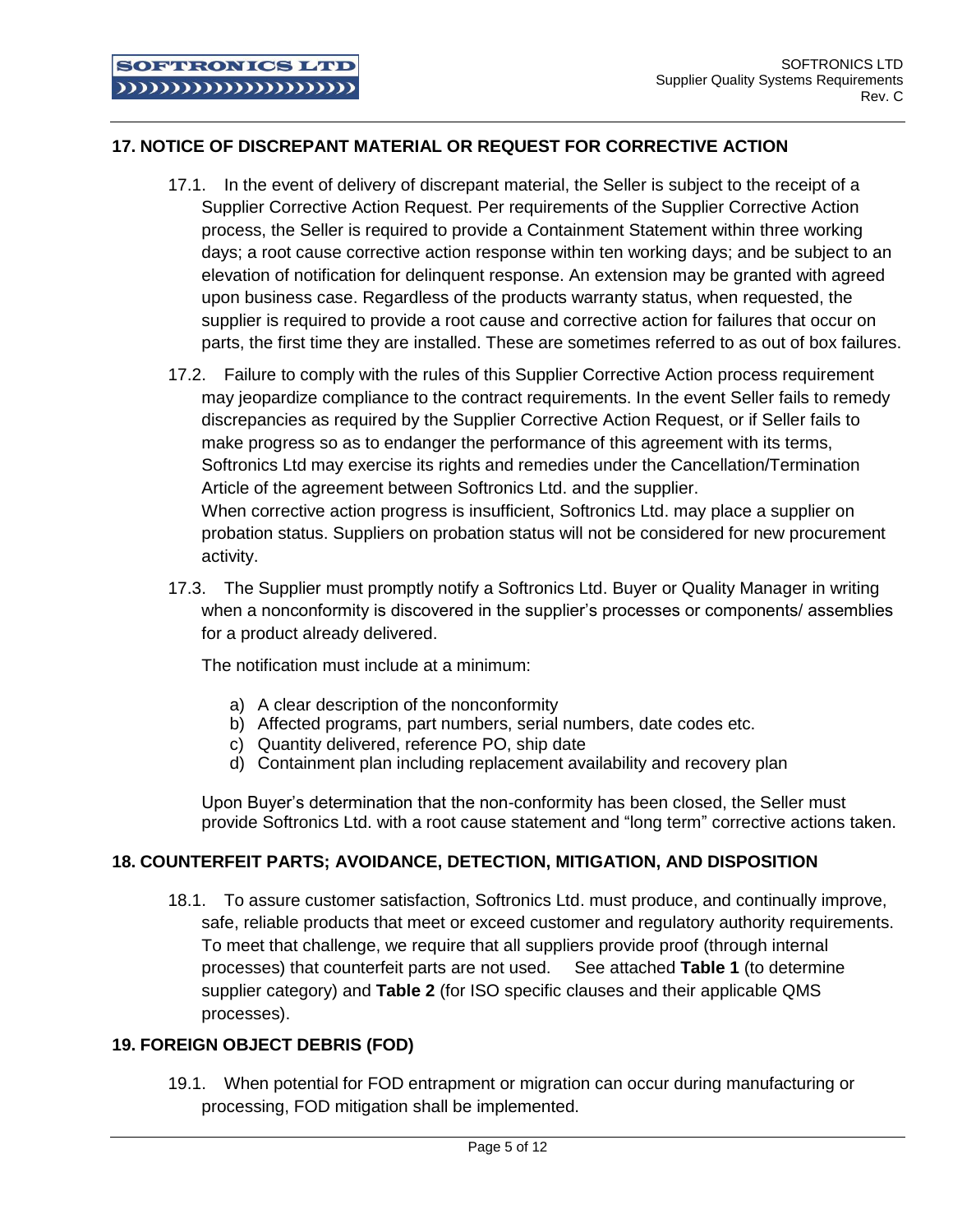19.2. When the potential for FOD entrapment or migration can occur during manufacturing or processing by Supplier's subcontractor, Supplier shall ensure applicable flow down of FOD mitigation requirements.

#### **20. CONFLICT MINERALS**

**SOFTRONICS LTD** mummummu

- 20.1. *Conflict Free Mineral Statement:* Softronics Ltd. is committed to taking all reasonable steps to ensure that the products received from our suppliers are responsibility sourced. Softronics Ltd. believes in the responsible sourcing of materials and will continue to ensure a conflict-free supply chain.
- 20.2. Softronics Ltd. is committed to taking all reasonable steps to ensure that the products received from our suppliers are responsibility sourced. Softronics requires that our suppliers provide documentation that supports this process. Yearly or as required, suppliers shall submit completed form CFSI-CMRT-"current revision", or companies' equivalent.

# **21. TRAINING**

- 21.1. Suppliers shall establish a method for training, assessing and documenting the proficiency of personnel performing activities that affect quality. Personnel shall be aware of:
	- Their contribution to product or service conformity
	- Their contribution to product safety
	- The importance of ethical behavior

Recurrent training shall be conducted as needed for regulatory, technical skills and where applicable, special process personnel qualification. Training requirements shall be continually reviewed to ensure skills are upgraded to reflect changes in methods and technology advancements. Records relating to training shall be retained.

#### **22. REFERENCES**

Quality Management Systems - Requirements for Aviation  $\rightarrow$  [AS9100D] Requirements for Handling Electrostatic **Burner Contract 10 ANSIESD S20.20-2014**] Requirements for Soldered Electrical & Electronic Assemblies  $\rightarrow$  [J-STD-001] Acceptability of Printed Circuit Boards **1998 [ANSI/IPC A-610]** 

- 
- 
- 
-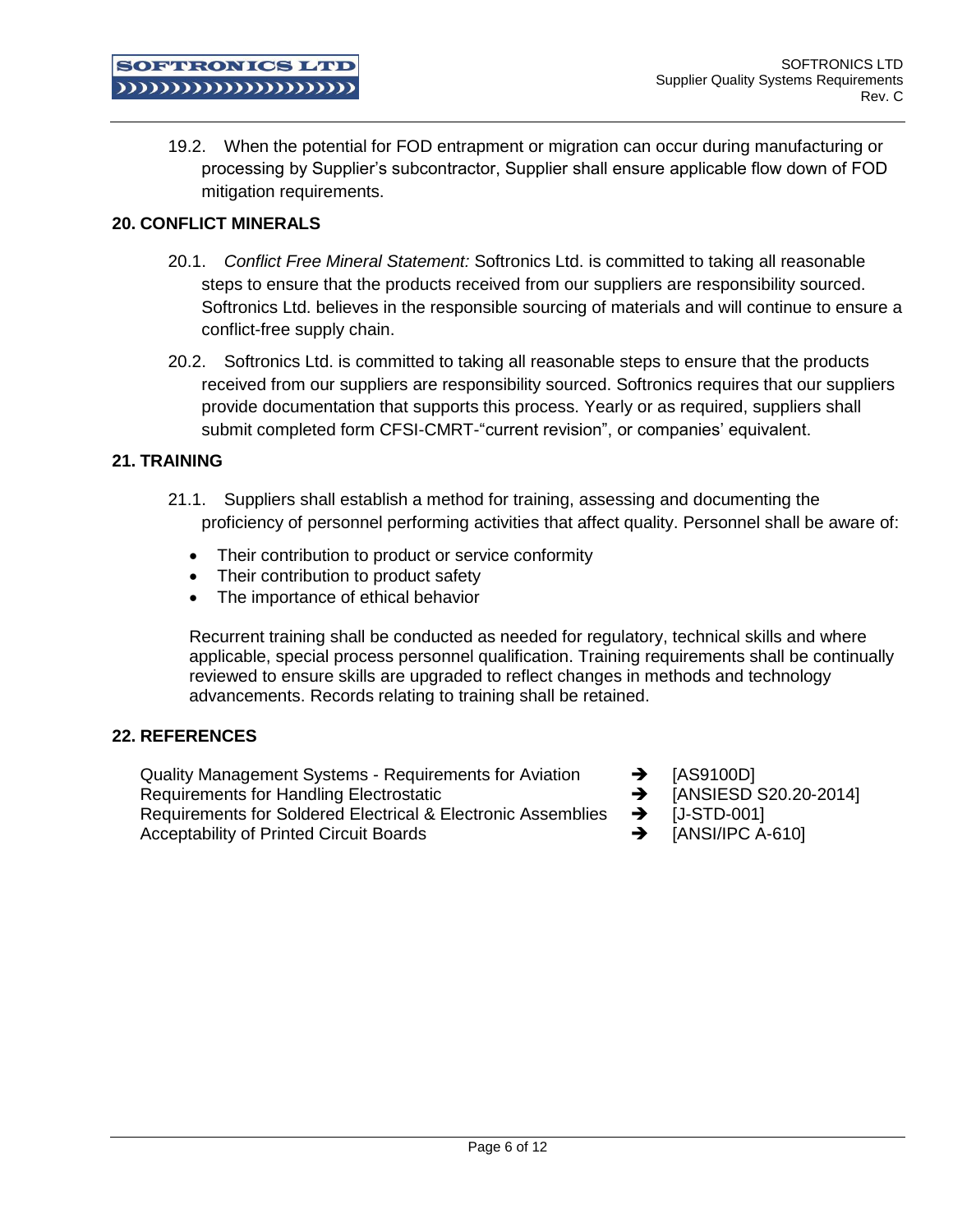| <b>Supplier</b><br>Category | <b>Category Title</b>                                          | <b>Description</b>                                                                                                                                                                  | Part Categories that may be<br>supplied                                              |
|-----------------------------|----------------------------------------------------------------|-------------------------------------------------------------------------------------------------------------------------------------------------------------------------------------|--------------------------------------------------------------------------------------|
|                             | <b>Build to Print</b><br>Cellular<br><b>Business</b><br>System | Any Softronics Cellular Business<br>System. Must build to the intent of ISO<br>9001/AS9100. Certification not required.                                                             | Any product manufactured or<br>service offered for specified<br>customers            |
| $\mathbf{2}$                | Retail<br>Commercial                                           | A supplier of retail commercial product<br>offered to the public                                                                                                                    | Retail commercial product                                                            |
| 3                           | <b>Raw Material</b>                                            | Supplier of basic, raw material                                                                                                                                                     | Basic raw material, retail<br>commercial product                                     |
| $\overline{4}$              | Build-to-print<br>(non-Cellular)                               | A supplier of build to print component,<br>assembly, minor system or subsystem<br>for which the supplier has less than total<br>design responsibility                               | Build to print product, basic<br>material or standard<br>services/processes/software |
| 5                           | Off-the-shelf                                                  | A supplier of Off-the-shelf Industrial<br>products for which the supplier has total<br>design authority                                                                             | Off-the-shelf product or<br>standard services and<br>software                        |
| 6                           | Franchised<br><b>Distributor</b>                               | A distributor or OEM representative                                                                                                                                                 | Off-the-shelf product                                                                |
| $\overline{7}$              | <b>Broker</b>                                                  | A supplier of specific commodities<br>which are not typically available<br>because of OEM discontinuance or<br>obsolescence (are not to be used in<br>production at Softronics Ltd) | Obsolete or discontinued<br>product                                                  |

|  | <b>Table 1 - Supply Category Definitions</b> |
|--|----------------------------------------------|
|  |                                              |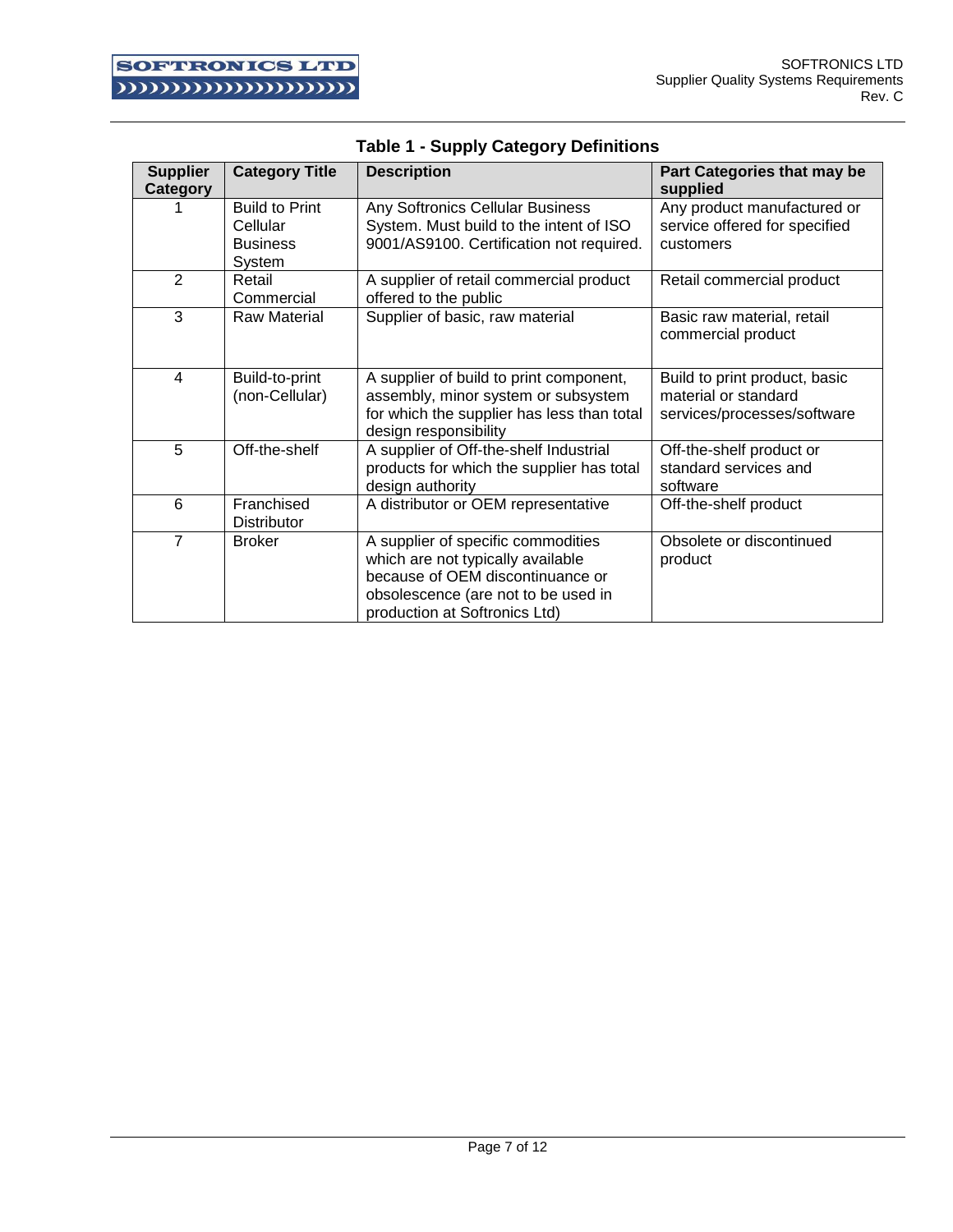| <b>Clause</b> | ISO 9001:2015 / AS9100D Paragragh                                | $\mathbf{1}$              | $\overline{2}$ | 3                         | 4                         | 5                         | 6                         | $\overline{\mathbf{z}}$   |
|---------------|------------------------------------------------------------------|---------------------------|----------------|---------------------------|---------------------------|---------------------------|---------------------------|---------------------------|
| 4.1           | Understanding the Organization and Its Context                   | X                         |                | X                         | X                         | X                         | $\pmb{\mathsf{X}}$        | X                         |
| 4.2           | Understanding the Needs and Expectations of Interested Parties   | $\boldsymbol{\mathsf{X}}$ |                | X                         | X                         | $\pmb{\mathsf{X}}$        | X                         | X                         |
| 4.3           | Determining the Scope of the Quality Management System           | X                         |                | $\pmb{\mathsf{X}}$        | $\boldsymbol{\mathsf{X}}$ | $\pmb{\mathsf{X}}$        |                           | X                         |
| 4.4           | <b>Quality Management System and Its Processes</b>               | X                         |                | $\pmb{\mathsf{X}}$        | $\boldsymbol{\mathsf{X}}$ | $\mathsf{X}$              |                           | X                         |
| 4.4.2         | Documented Information                                           | $\boldsymbol{\mathsf{X}}$ |                | $\pmb{\mathsf{X}}$        | $\boldsymbol{\mathsf{x}}$ | X                         |                           | X                         |
| 5.1           | Leadership and Commitment                                        | X                         |                | $\pmb{\mathsf{X}}$        | $\pmb{\mathsf{X}}$        | $\pmb{\mathsf{X}}$        |                           | $\pmb{\mathsf{X}}$        |
| 5.1.1         | Leadership and Commitment (General)                              | $\boldsymbol{\mathsf{X}}$ |                | $\pmb{\mathsf{X}}$        | $\pmb{\mathsf{X}}$        | $\pmb{\mathsf{X}}$        |                           | X                         |
| 5.1.2         | <b>Customer Focus</b>                                            | X                         |                | $\pmb{\mathsf{X}}$        | $\pmb{\mathsf{X}}$        | $\boldsymbol{\mathsf{x}}$ | X                         | X                         |
| 5.1.2.d       | Measuring Product/Service Conformity & On-time Del. Performance  | X                         |                | X                         | X                         | $\boldsymbol{\mathsf{x}}$ |                           | X                         |
| 5.2.1         | <b>Establishing the Quality Policy</b>                           | X                         |                | X                         | $\boldsymbol{\mathsf{X}}$ | X                         |                           | X                         |
| 5.2.2         | Communicating the Quality Policy                                 | $\boldsymbol{\mathsf{X}}$ |                | X                         | $\boldsymbol{\mathsf{x}}$ | $\pmb{\mathsf{X}}$        |                           | X                         |
| 5.3           | Organizational Roles, Responsibilities, and Authorities          | X                         |                | X                         | X                         | X                         | X                         | X                         |
| 6.1           | <b>Actions to Address Risks and Opportunities</b>                | X                         |                | X                         | $\pmb{\mathsf{X}}$        | $\pmb{\mathsf{X}}$        |                           | X                         |
| 6.2           | Quality Objectives and Planning to Achieve Them                  | X                         |                | X                         | $\mathsf{x}$              | $\mathsf{X}$              | $\pmb{\mathsf{X}}$        | X                         |
| 6.3           | Planning of Changes                                              | X                         |                | X                         | $\boldsymbol{\mathsf{X}}$ | $\pmb{\mathsf{X}}$        | $\pmb{\mathsf{X}}$        | $\pmb{\mathsf{X}}$        |
| 7.1           | Resources                                                        | X                         |                | $\pmb{\mathsf{X}}$        | $\pmb{\mathsf{X}}$        | $\pmb{\mathsf{X}}$        |                           | X                         |
| 7.1.1         | Support / Resources (General)                                    | $\boldsymbol{\mathsf{X}}$ |                | X                         | $\pmb{\mathsf{X}}$        | $\pmb{\mathsf{X}}$        |                           | X                         |
| 7.1.2         | People                                                           | $\boldsymbol{\mathsf{X}}$ |                | X                         | $\pmb{\mathsf{X}}$        | $\pmb{\mathsf{X}}$        | $\pmb{\mathsf{X}}$        | X                         |
| 7.1.3         | Infrastructure                                                   | $\boldsymbol{\mathsf{X}}$ |                | $\pmb{\mathsf{X}}$        | $\boldsymbol{\mathsf{x}}$ | $\pmb{\mathsf{X}}$        |                           | $\pmb{\mathsf{X}}$        |
| 7.1.4         | <b>Environment for the Operation of Processes</b>                | X                         |                | $\pmb{\mathsf{X}}$        | $\pmb{\mathsf{X}}$        | $\pmb{\mathsf{X}}$        |                           | $\pmb{\mathsf{X}}$        |
| 7.1.5         | Monitoring and Measuring Resources                               | X                         |                | $\pmb{\mathsf{X}}$        | $\mathsf{\overline{X}}$   | $\mathsf{\overline{X}}$   |                           | X                         |
| 7.1.6         | Organizational Knowledge                                         | X                         |                | $\pmb{\mathsf{X}}$        | $\pmb{\times}$            | X                         |                           | X                         |
| 7.2           | Competence                                                       | X                         |                | $\pmb{\mathsf{X}}$        | $\boldsymbol{\mathsf{x}}$ | $\pmb{\mathsf{X}}$        |                           | $\pmb{\mathsf{X}}$        |
| 7.3           | Awareness                                                        | X                         |                | X                         | $\boldsymbol{\mathsf{x}}$ | $\boldsymbol{\mathsf{x}}$ |                           | X                         |
| $7.3.e-h$     | Awareness of QMS Information, Contribution, and Ethical Behavior | X                         |                | X                         | $\boldsymbol{\mathsf{x}}$ | $\boldsymbol{\mathsf{x}}$ |                           | X                         |
| 7.4           | Communication                                                    | X                         |                | X                         | X                         | $\boldsymbol{\mathsf{x}}$ |                           | X                         |
| 7.5           | Documented Information                                           | X                         |                | X                         | $\boldsymbol{\mathsf{X}}$ | $\boldsymbol{\mathsf{x}}$ |                           | X                         |
| 7.5.1         | Documented Information (General)                                 | X                         |                | $\pmb{\mathsf{X}}$        | $\boldsymbol{\mathsf{x}}$ | $\boldsymbol{\mathsf{x}}$ | $\boldsymbol{\mathsf{x}}$ | X                         |
| 7.5.2         | <b>Creating and Updating</b>                                     | $\boldsymbol{\mathsf{X}}$ |                | X                         | X                         | X                         |                           | X                         |
| 7.5.3         | <b>Control of Documented Information</b>                         | X                         |                | X                         | $\boldsymbol{\mathsf{x}}$ | $\pmb{\mathsf{X}}$        | $\boldsymbol{\mathsf{x}}$ | $\pmb{\mathsf{X}}$        |
| 7.5.3.2.e     | Prevention of Unintended Use of Obsolete Documented Information  | $\pmb{\mathsf{X}}$        |                | $\boldsymbol{\mathsf{X}}$ | $\boldsymbol{\mathsf{X}}$ | $\mathsf{X}$              |                           | $\boldsymbol{\mathsf{x}}$ |

# **Table 2 – Conformity Requirements for Records**

**Note:** Cells highlighted in 'blue' signify AS9100D specific requirements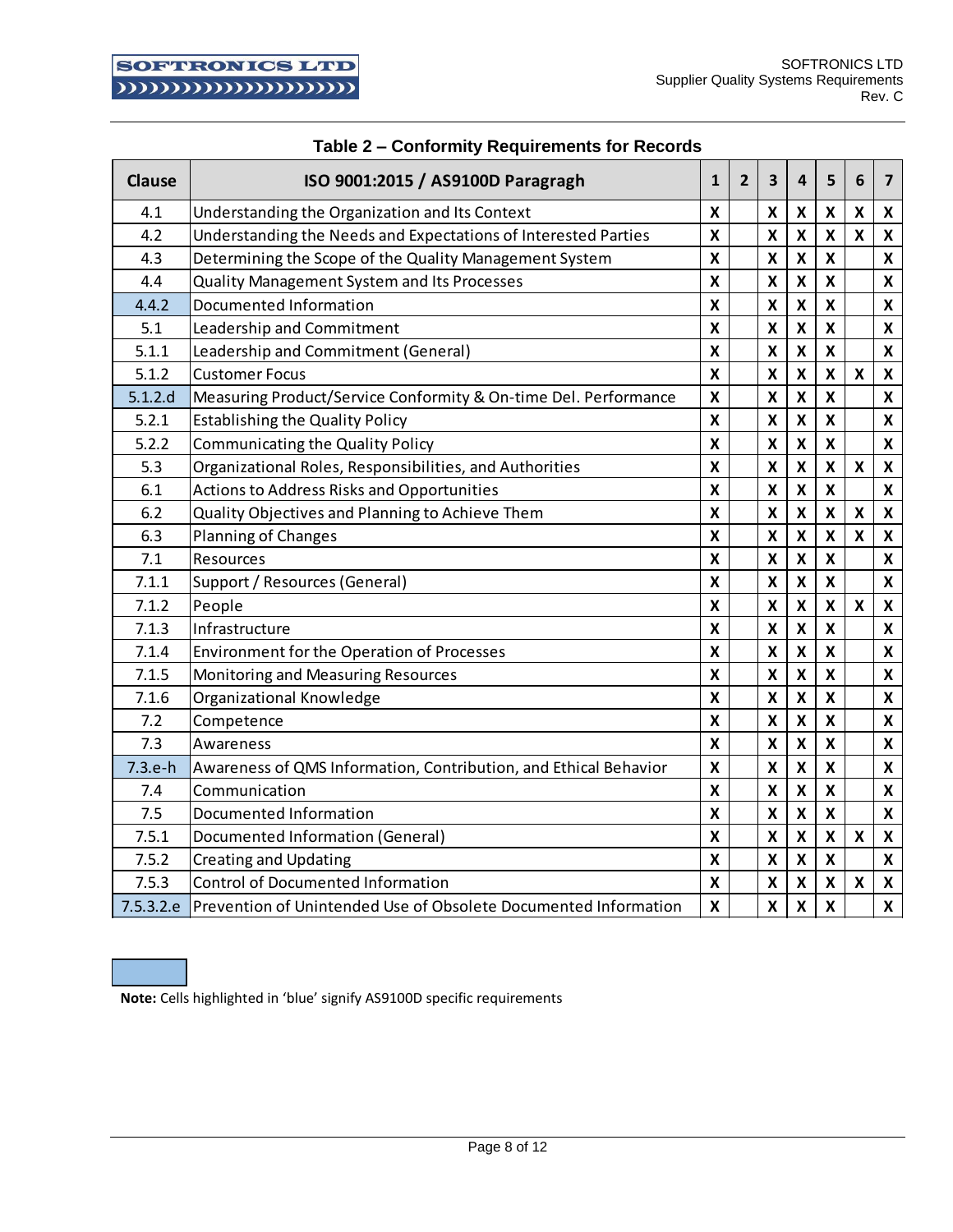| Clause      | ISO 9001:2015 / AS9100D Paragragh                                          | $\mathbf{1}$            | $\overline{2}$ | $\overline{\mathbf{3}}$   | 4                         | 5                         | 6                  | $\overline{\mathbf{z}}$   |
|-------------|----------------------------------------------------------------------------|-------------------------|----------------|---------------------------|---------------------------|---------------------------|--------------------|---------------------------|
| 8.1         | <b>Operational Planning and Control</b>                                    | X                       |                | X                         | X                         | X                         |                    | X                         |
| 8.1.1       | <b>Operational Risk Management</b>                                         | X                       |                | X                         | $\boldsymbol{\mathsf{x}}$ | X                         |                    | X                         |
| 8.1.2       | <b>Configuration Management</b>                                            | Χ                       |                | X                         | X                         | X                         |                    | X                         |
| 8.1.3       | <b>Product Safety</b>                                                      | X                       |                | $\pmb{\mathsf{X}}$        | $\pmb{\mathsf{X}}$        | X                         |                    | X                         |
| 8.1.4       | <b>Prevention of Counterfeit Parts</b>                                     | $\overline{\mathbf{x}}$ |                | $\mathsf{x}$              | $\mathsf{x}$              | $\mathsf{x}$              |                    | X                         |
| 8.2         | <b>Requirements for Products and Services</b>                              | X                       |                | $\pmb{\mathsf{X}}$        | $\boldsymbol{\mathsf{x}}$ | X                         |                    | X                         |
| 8.2.1       | <b>Customer Communication</b>                                              | X                       |                | $\pmb{\mathsf{X}}$        | $\mathsf{x}$              | $\pmb{\mathsf{X}}$        | $\pmb{\mathsf{X}}$ | $\boldsymbol{\mathsf{x}}$ |
| 8.2.2       | Determining the Requirements for Products and Services                     | X                       |                | $\pmb{\mathsf{X}}$        | $\boldsymbol{\mathsf{x}}$ | $\pmb{\mathsf{X}}$        |                    | X                         |
| $8.2.2.c-d$ | Special Requirements and Operational Risks                                 | X                       |                | $\pmb{\mathsf{X}}$        | $\boldsymbol{\mathsf{x}}$ | $\boldsymbol{\mathsf{x}}$ |                    | X                         |
| 8.2.3       | Review of the Requirements for Products and Services                       | X                       |                | X                         | $\boldsymbol{x}$          | $\boldsymbol{\mathsf{x}}$ |                    | X                         |
| 8.2.4       | Changes to Requirements for Products and Services                          | X                       |                | X                         |                           | X                         |                    | X                         |
| 8.3         | Design and Development of Products and Services                            | X                       |                | X                         |                           | X                         |                    | X                         |
| 8.3.1       | General (Design and Development of Products and Services)                  | X                       |                | X                         |                           | X                         |                    | X                         |
| 8.3.2       | Design and Development Planning                                            | X                       |                | $\pmb{\mathsf{X}}$        |                           | X                         |                    | X                         |
| 8.3.3       | Design and Development Inputs                                              | X                       |                | $\pmb{\mathsf{X}}$        |                           | X                         |                    | X                         |
| 8.3.3.f     | Potential Consequence of Obsolescence                                      | X                       |                | X                         |                           | $\boldsymbol{\mathsf{x}}$ |                    | X                         |
| 8.3.4       | Design and Development Controls                                            | X                       |                | X                         |                           | X                         |                    | X                         |
| 8.3.4.g     | Progression to the Next Design and Development Stage                       | X                       |                | X                         |                           | X                         |                    | X                         |
| 8.3.4.1     | Tests Necessary for Verification and Validation                            | X                       |                | X                         |                           | $\boldsymbol{\mathsf{x}}$ |                    | X                         |
| 8.3.5       | Design and Development Outputs                                             | X                       |                | X                         |                           | X                         |                    | X                         |
| $8.3.5.e-f$ | Critical Items, Key Characteristics and Applicable Actions                 | X                       |                | X                         |                           | X                         |                    | X                         |
| 8.3.6       | Design and Development Changes                                             | $\mathsf{\overline{X}}$ |                | $\boldsymbol{\mathsf{x}}$ |                           | X                         |                    | X                         |
| 8.4         | Control of Externally Provided (EP) Processes, Products, and Services      | X                       |                | X                         | X                         | X                         |                    | X                         |
| 8.4.1       | Control of (EP) Processes, Products & Services (General)                   | $\overline{\mathsf{x}}$ |                | $\boldsymbol{\mathsf{x}}$ | $\mathsf{x}$              | $\pmb{\mathsf{X}}$        |                    | X                         |
| 8.4.1.1     | Register of (EP), Periodic (EP) Perf. Review, & Defining Actions/Req.      | X                       |                | $\pmb{\mathsf{X}}$        | $\boldsymbol{\mathsf{x}}$ | $\boldsymbol{\mathsf{x}}$ |                    | X                         |
| 8.4.2       | Type and Extent of Control                                                 | X                       |                | $\pmb{\mathsf{X}}$        | $\boldsymbol{\mathsf{x}}$ | $\boldsymbol{\mathsf{x}}$ |                    | X                         |
| 8.4.2.c(3)  | Periodic Review of External Provider Performance                           | X                       |                | $\boldsymbol{\mathsf{x}}$ | $\mathsf{x}$              | $\boldsymbol{\mathsf{x}}$ |                    | X                         |
| 8.4.3       | <b>Information for External Providers</b>                                  | X                       |                | X                         | $\boldsymbol{\mathsf{x}}$ | X                         |                    | X                         |
| 8.4.3.a     | <b>Identification of Relevant Technical Data</b>                           | X                       |                | X                         | $\pmb{\mathsf{X}}$        | X                         |                    | $\boldsymbol{\mathsf{x}}$ |
|             | 8.4.3.g-m Verifiaction Activities Performed at External Providers Premises | X                       |                | $\pmb{\mathsf{X}}$        | $\mathsf{X}$              | $\pmb{\mathsf{X}}$        |                    | X                         |

# **Table 2 - Conformity Requirements for Records (continued)**

**Note:** Cells highlighted in 'blue' signify AS9100D specific requirements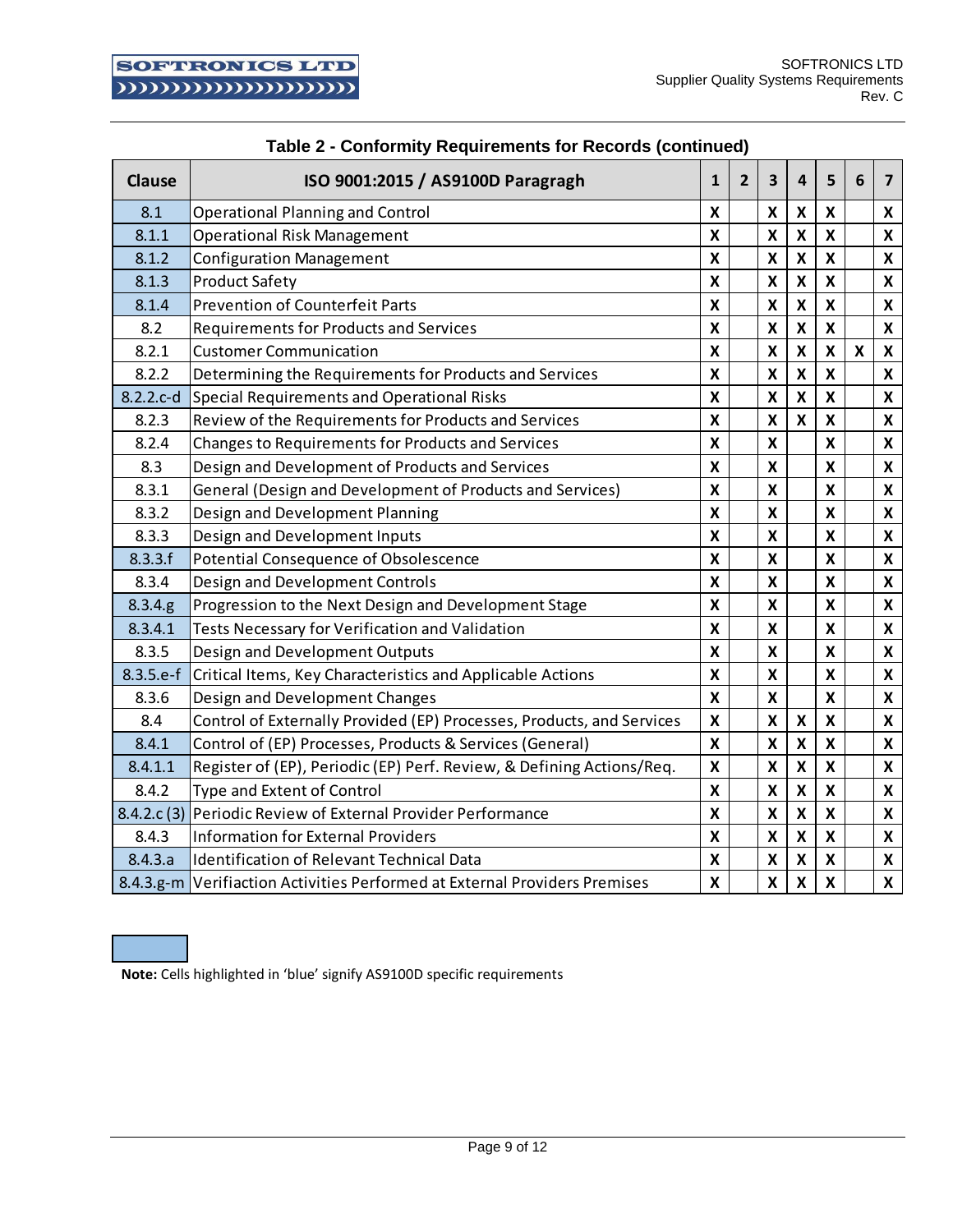| <b>Clause</b> | ISO 9001:2015 / AS9100D Paragragh                                          | $\mathbf{1}$ | $\overline{2}$ | 3                  | 4                         | 5                         | 6                         | $\overline{ }$            |
|---------------|----------------------------------------------------------------------------|--------------|----------------|--------------------|---------------------------|---------------------------|---------------------------|---------------------------|
| 8.5           | <b>Production and Service Provision</b>                                    |              |                |                    | X                         | X                         |                           | X                         |
| 8.5.1         | <b>Control of Production and Service Provision</b>                         | X            |                | X                  | X                         | X                         |                           | X                         |
| 8.5.2         | <b>Identification and Traceability</b>                                     | X            |                | X                  | $\boldsymbol{\mathsf{x}}$ | X                         | $\boldsymbol{\mathsf{x}}$ | X                         |
| 8.5.3         | Property Belonging to Customers or External Providers                      | X            |                | X                  | $\boldsymbol{\mathsf{x}}$ | X                         |                           | X                         |
| 8.5.4         | Preservation                                                               | $\mathbf x$  |                | X                  | X                         | X                         | $\boldsymbol{\mathsf{x}}$ | $\boldsymbol{\mathsf{x}}$ |
| 8.5.5         | Post-Delivery Activities                                                   | X            |                | $\pmb{\mathsf{X}}$ | $\boldsymbol{\mathsf{x}}$ | $\boldsymbol{\mathsf{x}}$ | $\pmb{\mathsf{X}}$        | X                         |
| $8.5.5.f-i$   | In-Service Data Analysis, Doc. Control, Off-Site Work, Customer Sup.       | X            |                | $\pmb{\mathsf{X}}$ | X                         | X                         | X                         | X                         |
| 8.5.6         | <b>Control of Changes</b>                                                  | X            |                | X                  | $\boldsymbol{\mathsf{x}}$ | $\boldsymbol{\mathsf{x}}$ | $\boldsymbol{\mathsf{x}}$ | $\pmb{\mathsf{X}}$        |
| 8.6           | <b>Release of Products and Services</b>                                    | X            |                | X                  | $\boldsymbol{\mathsf{X}}$ | X                         | $\boldsymbol{\mathsf{x}}$ | X                         |
| 8.7           | Control of Nonconforming (NC) Outputs                                      | X            |                | X                  | $\boldsymbol{\mathsf{x}}$ | $\boldsymbol{\mathsf{x}}$ | $\boldsymbol{\mathsf{x}}$ | X                         |
| 8.7.1         | (NCs) are Identified / Controlled via Documented Process                   |              |                | X                  | X                         | X                         | $\boldsymbol{\mathsf{x}}$ | X                         |
| 9.1           | Monitoring, Measurement, Analysis, and Evaluation                          | X            |                | X                  | X                         | X                         |                           | X                         |
| 9.1.1         | Monitoring, Measurement, Analysis, and Evaluation (General)                | X            |                | X                  | $\boldsymbol{\mathsf{x}}$ | $\boldsymbol{x}$          |                           | X                         |
| 9.1.2         | <b>Customer Satisfaction</b>                                               |              |                | X                  | $\boldsymbol{\mathsf{X}}$ | X                         | X                         | X                         |
| 9.1.3         | Analysis and Evaluation                                                    | X            |                | $\pmb{\mathsf{X}}$ | $\boldsymbol{\mathsf{x}}$ | $\boldsymbol{\mathsf{x}}$ | $\pmb{\mathsf{X}}$        | X                         |
| 9.2           | <b>Internal Audit</b>                                                      |              |                | X                  | $\boldsymbol{\mathsf{x}}$ | X                         | $\boldsymbol{\mathsf{x}}$ | $\pmb{\mathsf{X}}$        |
| 9.3           | Management Review                                                          | X            |                | X                  | $\boldsymbol{\mathsf{x}}$ | $\boldsymbol{\mathsf{x}}$ | $\boldsymbol{\mathsf{x}}$ | $\boldsymbol{\mathsf{x}}$ |
| 9.3.1         | Management Review (General)                                                | X            |                | X                  | $\boldsymbol{\mathsf{x}}$ | $\pmb{\mathsf{X}}$        | $\pmb{\mathsf{X}}$        | X                         |
| 9.3.2         | <b>Management Review Inputs</b>                                            | X            |                | X                  | $\boldsymbol{\mathsf{X}}$ | X                         | $\boldsymbol{\mathsf{x}}$ | $\boldsymbol{\mathsf{x}}$ |
| 9.3.2.c(8)    | On-Time Delivery Performance Trends                                        |              |                | X                  | X                         | X                         | $\boldsymbol{\mathsf{x}}$ | X                         |
| 9.3.3         | Risks Identified                                                           |              |                | X                  | $\boldsymbol{\mathsf{x}}$ | X                         |                           | X                         |
| 10.1          | Improvement (General)                                                      |              |                | X                  | X                         | X                         |                           | X                         |
| 10.2          | Nonconformity and Corrective Action (CA)                                   | X            |                | X                  | $\boldsymbol{\mathsf{x}}$ | $\boldsymbol{\mathsf{x}}$ | X                         | X                         |
|               | 10.2.1.g-h Flow Down (CA) Req. to External Provider and Verify Effectivity | X            |                | X                  | X                         | X                         | $\boldsymbol{\mathsf{x}}$ | X                         |
| 10.3          | Continual Improvement                                                      | X            |                | X                  | $\boldsymbol{\mathsf{x}}$ | X                         | X                         | $\pmb{\mathsf{X}}$        |

# **Table 2 - Conformity Requirements for Records (continued)**

# **Table 3 - Retention Schedule**

| <b>Document Type</b>      | <b>Retention Period</b> |
|---------------------------|-------------------------|
| Engineering               | Life of product         |
| Purchasing                | 10 years                |
| <b>Financial Records</b>  | 10 years                |
| Government                | 10 years                |
| Quality                   | 10 years                |
| <b>Product Acceptance</b> | 99+current year         |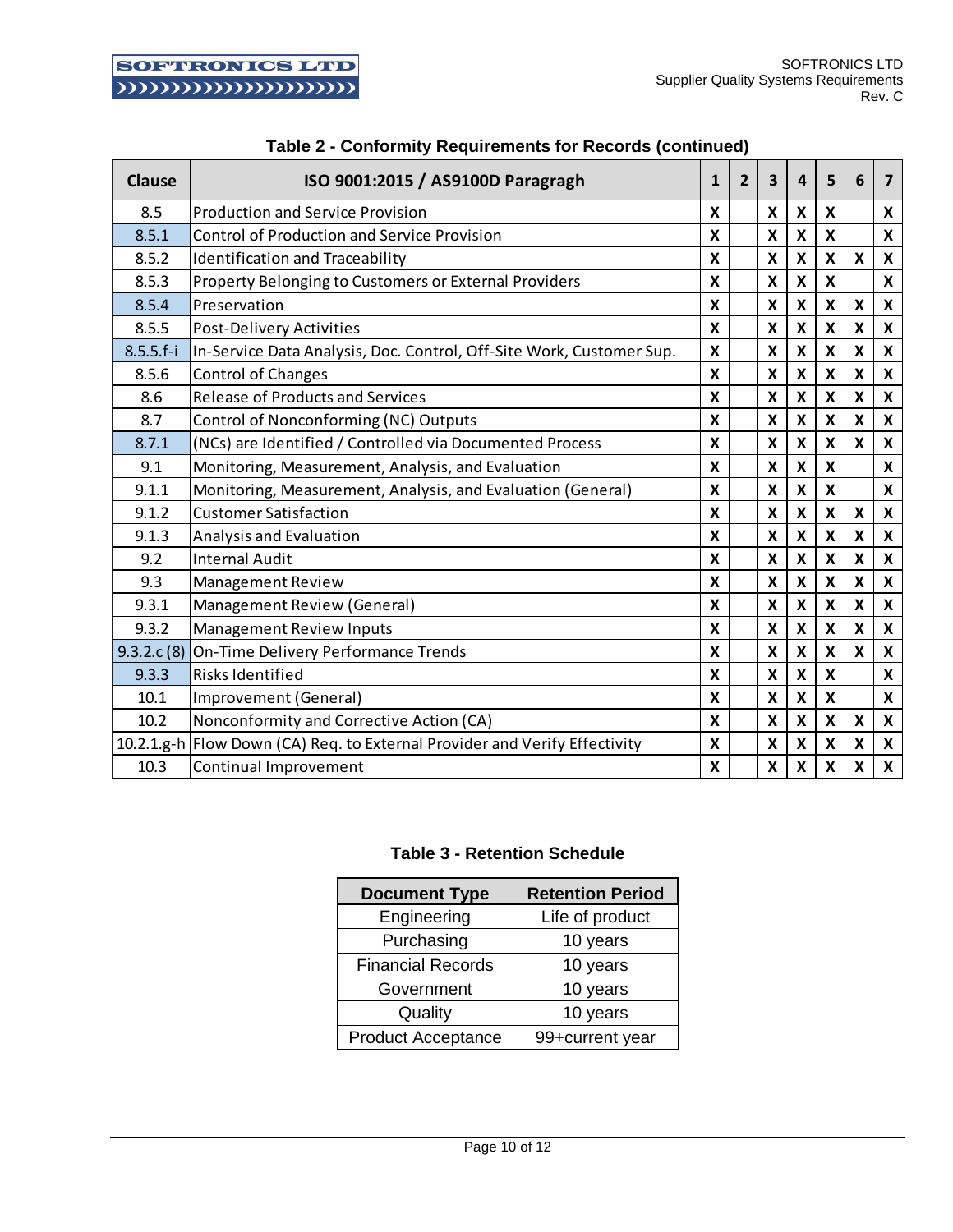# **APPENDICE (A1)**

| CERTIFICATE OF CONFORMANCE - SPECIAL PROCESSOR                                                                                                                                |                                                                                                                                                                                                                |                                                                                                                                                                                                                                                                                                                             |
|-------------------------------------------------------------------------------------------------------------------------------------------------------------------------------|----------------------------------------------------------------------------------------------------------------------------------------------------------------------------------------------------------------|-----------------------------------------------------------------------------------------------------------------------------------------------------------------------------------------------------------------------------------------------------------------------------------------------------------------------------|
| ACCOMPANY EACH SHIPMENT.                                                                                                                                                      |                                                                                                                                                                                                                | A COMPLETED COPY OF THIS CERTIFICATE OR COPIES OF PROCESSOR CERTIFICATES MUST                                                                                                                                                                                                                                               |
| approval. The Buyer defined special processes are:                                                                                                                            |                                                                                                                                                                                                                | When the drawing reflects the requirement for subjecting product(s) to a Buyer defined special process,<br>Seller may utilize Buyer certified special processors, or opt to use a processor approved by the Seller.<br>When requested, Seller shall provide Softronics with documented evidence and rationale for processor |
| 1) Welding/Brazing<br>4) Encapsulating/Potting<br>7) Chemical Cleaning/Milling<br>10) Impregnation/Passivation<br>13) Heat Treatment/Annealing<br>16) Magnetic particle insp. | 2) Anodizing/coating<br>5) Ultrasonic inspection<br>8) Bonding/Lamination<br>8) Bonding/Lamination<br>9) Radiographic<br>11) Leak testing<br>12) Eddy current<br>14) Penetrant inspection<br>15) Vibration/Qua | 3) Plating/Electrodeposit<br>9) Radiographic inspection<br>12) Eddy current inspection<br>15) Vibration/Qualification test                                                                                                                                                                                                  |
|                                                                                                                                                                               |                                                                                                                                                                                                                |                                                                                                                                                                                                                                                                                                                             |
| <b>CERTIFICATION</b>                                                                                                                                                          | Softronics purchase order number _______________________                                                                                                                                                       | is/are evidence of performance of Seller or processor in accordance with applicable specifications.                                                                                                                                                                                                                         |
| Softronics part number _______________________                                                                                                                                |                                                                                                                                                                                                                |                                                                                                                                                                                                                                                                                                                             |
| Other _________________________                                                                                                                                               | Processor name<br>Processor address<br>Process specification and revision                                                                                                                                      |                                                                                                                                                                                                                                                                                                                             |
| <b>Quality Manager</b>                                                                                                                                                        |                                                                                                                                                                                                                |                                                                                                                                                                                                                                                                                                                             |
| Seller's Name                                                                                                                                                                 |                                                                                                                                                                                                                |                                                                                                                                                                                                                                                                                                                             |
| Seller's street address                                                                                                                                                       |                                                                                                                                                                                                                |                                                                                                                                                                                                                                                                                                                             |
| City, State, Zip Code.                                                                                                                                                        |                                                                                                                                                                                                                | Seller certifies that the special processes required by this order were performed by the processor listed<br>below, and that the document(s) appended hereto in the form of processing certifications or listed below,                                                                                                      |